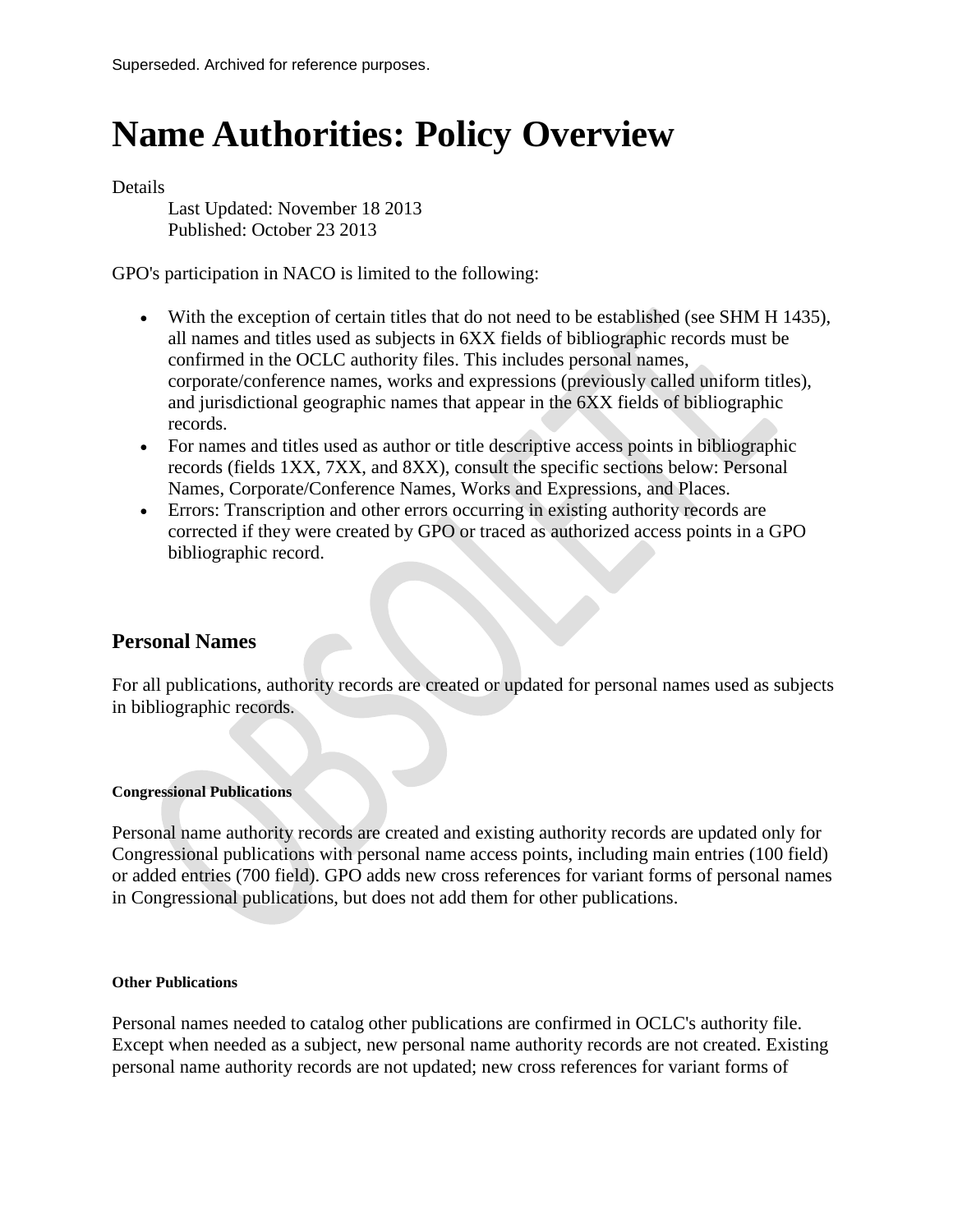personal names are not added. For more specific instructions see: [Name Authorities, RDA,](http://www.fdlp.gov/2013-09-18-15-18-03/link-item/1761-name-authorities-rda-personal-names)  [Personal Names](http://www.fdlp.gov/2013-09-18-15-18-03/link-item/1761-name-authorities-rda-personal-names) and [Name Authorities, AACR2, Personal Names.](http://www.fdlp.gov/2013-09-18-15-18-03/link-item/1769-name-authorities-aacr2-personal-names)

## **Corporate/Conference Names**

New corporate name authority records, including those for conferences, are created, and existing authority records are updated for all publications requiring corporate body access points, including main entries (110 and 111 fields), subject added entries (610 and 611 fields), or added entries (710 and 711 fields).

#### **Variant Names**

Variant forms of corporate names appearing in publications cataloged after an authority record has been created are added to existing records.

#### **Conference Authority Records**

These are not created for individual conference papers nor are conference access points included in bibliographic records for individual papers.

#### **Programs and Projects**

See RDA 11.0 and Glossary: Corporate body.

GPO provides authorized access points in bibliographic records, and creates and updates authority records for programs and projects, unless these are mere abstract ideas that appear only in a title or within the text of a publication. In other words, the program or project must have some intrinsic existence of its own, apart from a reference in a publication. Note: Studies are corporate bodies. Here are two examples of programs/projects that GPO would establish as corporate bodies:

## 110 WaterSMART (Program)

670 WaterSMART, 2012: \$b PDF t.p (U.S. Department of the Interior's WaterSMART(Sustain and Manage America's Resources for Tomorrow) Initiative; WaterSMART Initiative) p.2 (DOI Water SMART Program)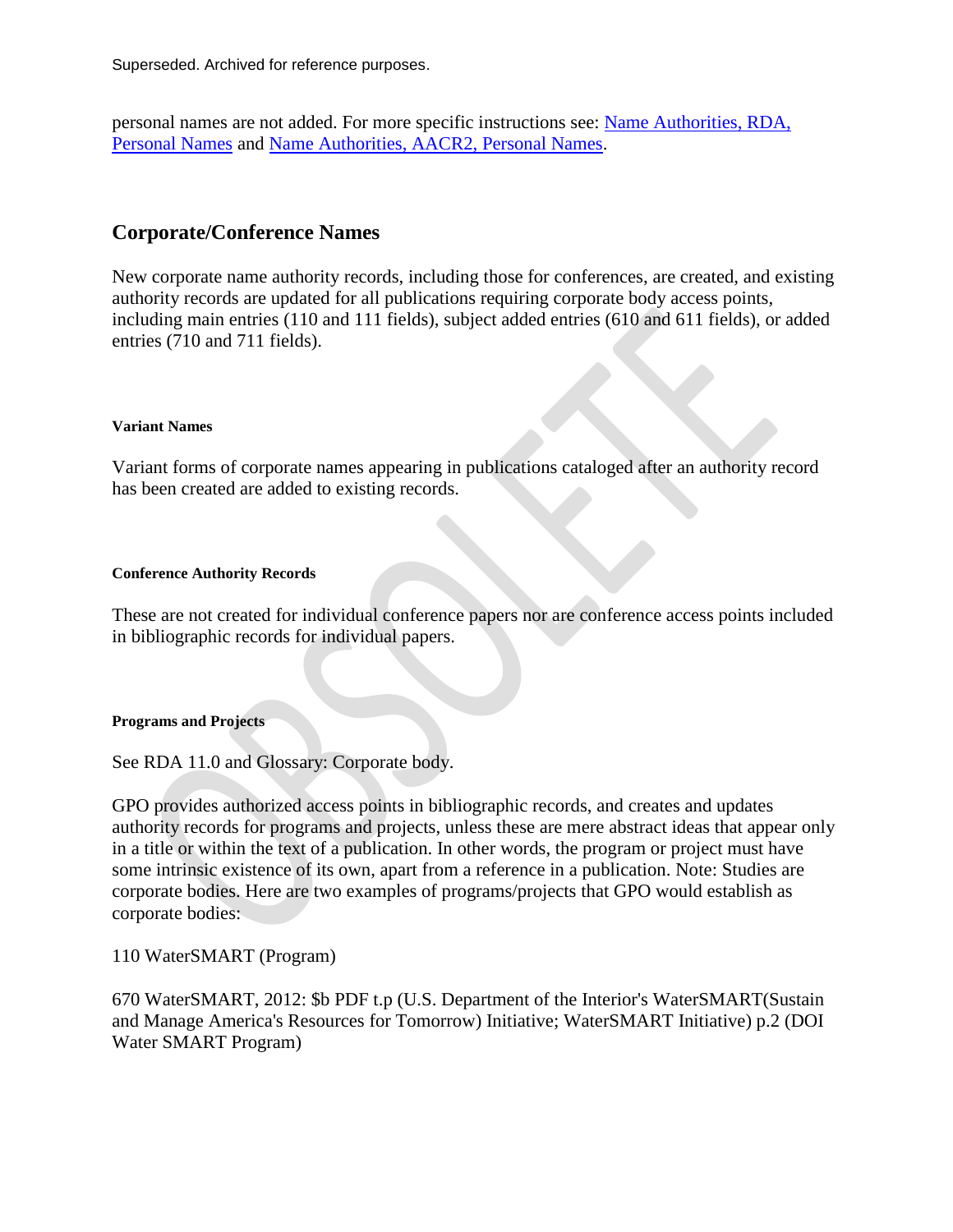670 WaterSMART (Program) Web site, viewed Apr. 9, 2013 \$b (U.S. Department of the Interior, Bureau of Reclamation, WaterSMART (Sustain and Manage America's Resources for Tomorrow))

110 Measuring Broadband America (Program : U.S.)

670 Measuring Broadband America, 2012: \$b Background and overview (Federal Communication Commission's Measuring Broadband America program, an ongoing, rigorous, nationwide performance study of residential broadband performance in the United States)

Here is an example of a "program" that GPO would not establish as a corporate body:

245 A history of the Unemployment Compensation Program.

The "Unemployment Compensation Program" would not be established; it is used loosely in this title, as a concept.

## **Corporate Names for Parks, Forests, Preserves, etc.**

DCM Z1: Appendix 1, Section 2.8: Forests, Parks, Preserves, etc., explains that a park, forest, etc. can have two separate authority records, one in the Names file, and one in the Subjects file. Establish corporate names for the administrative aspect of these entities, when functioning as a creator (such as an author), issuing body, sponsoring body, publisher, etc. of a publication (or when functioning as any of the relationship designators in RDA Appendix I.2). For the authorized access point, use the form in the following example: 110 2 Everglades National Park  $(Agency: U.S.).$ 

For more specific instructions, see: [Name Authorities, RDA, Corporate Bodies](http://www.fdlp.gov/2013-09-18-15-18-03/link-item/1762-name-authorities-rda-corporate-names) and [Name](http://www.fdlp.gov/2013-09-18-15-18-03/link-item/1770-name-authorities-aacr2-corporate-bodies)  [Authorities, AACR2, Corporate Bodies.](http://www.fdlp.gov/2013-09-18-15-18-03/link-item/1770-name-authorities-aacr2-corporate-bodies)

# **Works and Expressions**

If a work or expression (previously called uniform titles) that must be established, such as a series, law, or treaty, is not in the LC/NACO authority file, it is established following the instructions in DCM Z1, and RDA/LC-PCC PSs.

Authority records for certain other titles (such as monographs, serials, computer programs or applications) may be created and contributed to the LC/NACO authority file per LC's DCM Z1 instructions only if cross-references need to be made. This is usually the case with private and public laws and treaties involving three or more countries. Often the official name of the public law appears on a publication in several manifestations (e.g. the official name, the name of the law in a citation, and the public law number).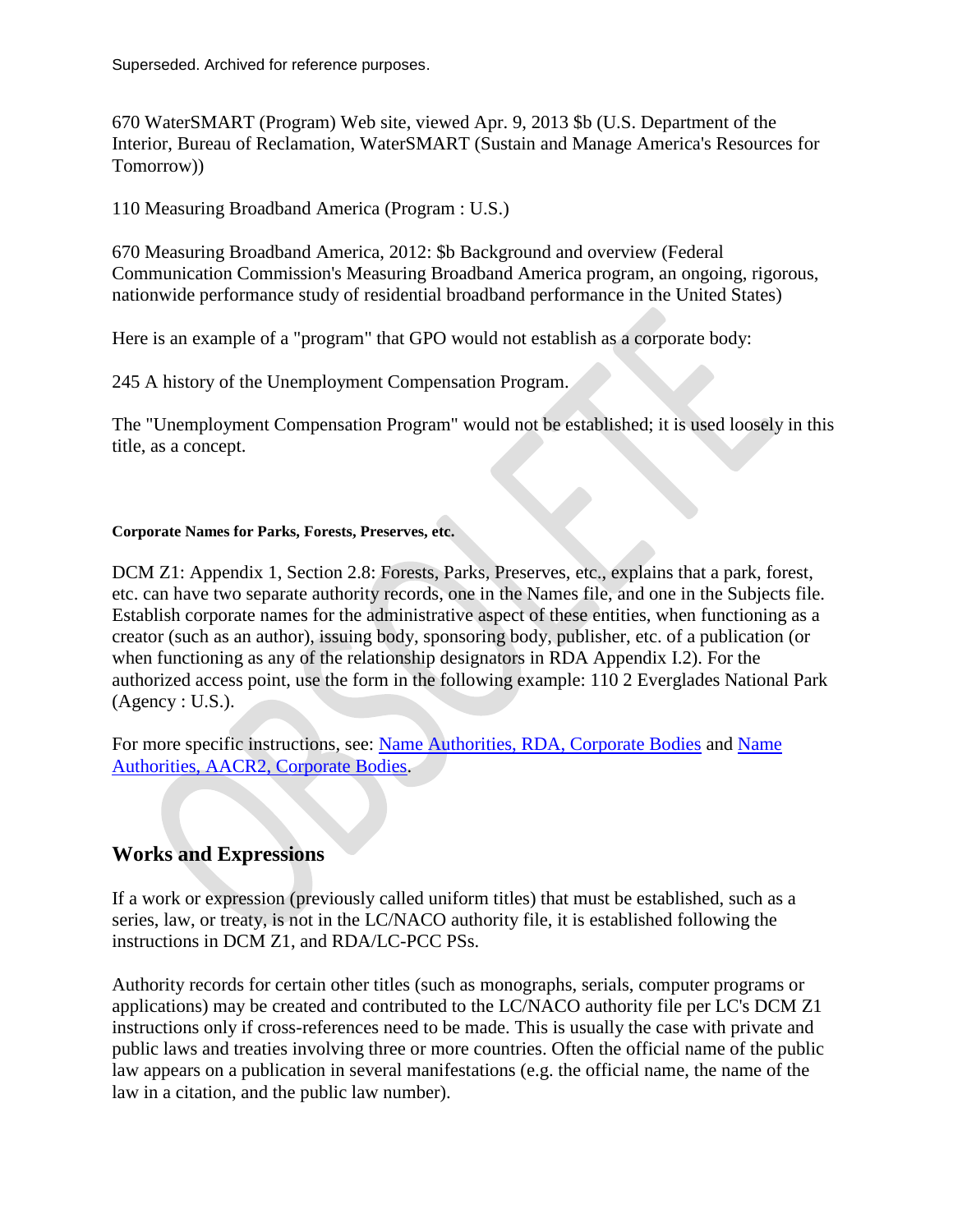If there are no cross references, an authority record is not created. Titles for works and expressions are included in bibliographic records, if required, even though they have not been established (See RDA 6.26.1.9).

Per RDA chapter 6, unique authorized access points are required for publications published simultaneously with different titles (6.2.2.4), in different languages (6.2.2.4, 6.27.3), or that are translations (6.27.3). However, LC/NACO authority records are not created for them by GPO.

If a publication is a simultaneously published version of another publication in a different language, it is described in the note area as a version, not as translation, e.g., 500 Spanish version. Consider a publication a translation rather than a version in a different language if it contains explicit translation statements, e.g., 500 "Translated by ..." or 500 "Translation of ...." Prior to RDA, some time before 2002, the Library of Congress requested that GPO not establish uniform titles for translations of individual journal articles. Therefore, GPO will not establish unique authorized access points for translations of individual journal articles.

# **Multipart (Collective) Titles**

New authority records are created and existing records are updated for use in bibliographic records only if a multipart collective title is to be recorded in the series statement of a record per GPO policy. Variant forms found in publications cataloged are added to authority records.

## **Series**

Series titles and series numbering are always confirmed in OCLC's authority file.

For all publications that are not individual issues of serials or articles from serials, new series authority records are created and updated. Series statements are recorded in the 490 field and traced in the 830 or 810 series added entry field. Variant series statements appearing in resources are always confirmed in, and added if necessary, to the authority record. If following specific CONSER or BIBCO guidance, only the 830 field need be entered, if the series statement appears on the resource in its authorized form.

If publications are either individual issues of serials or articles from serials, series authority records are not created for these.

Instead, the serial's title and designation in which an individual article or group of articles appears is recorded in a note. Example:

500 "Journal of elementary education, volume 50, number 1."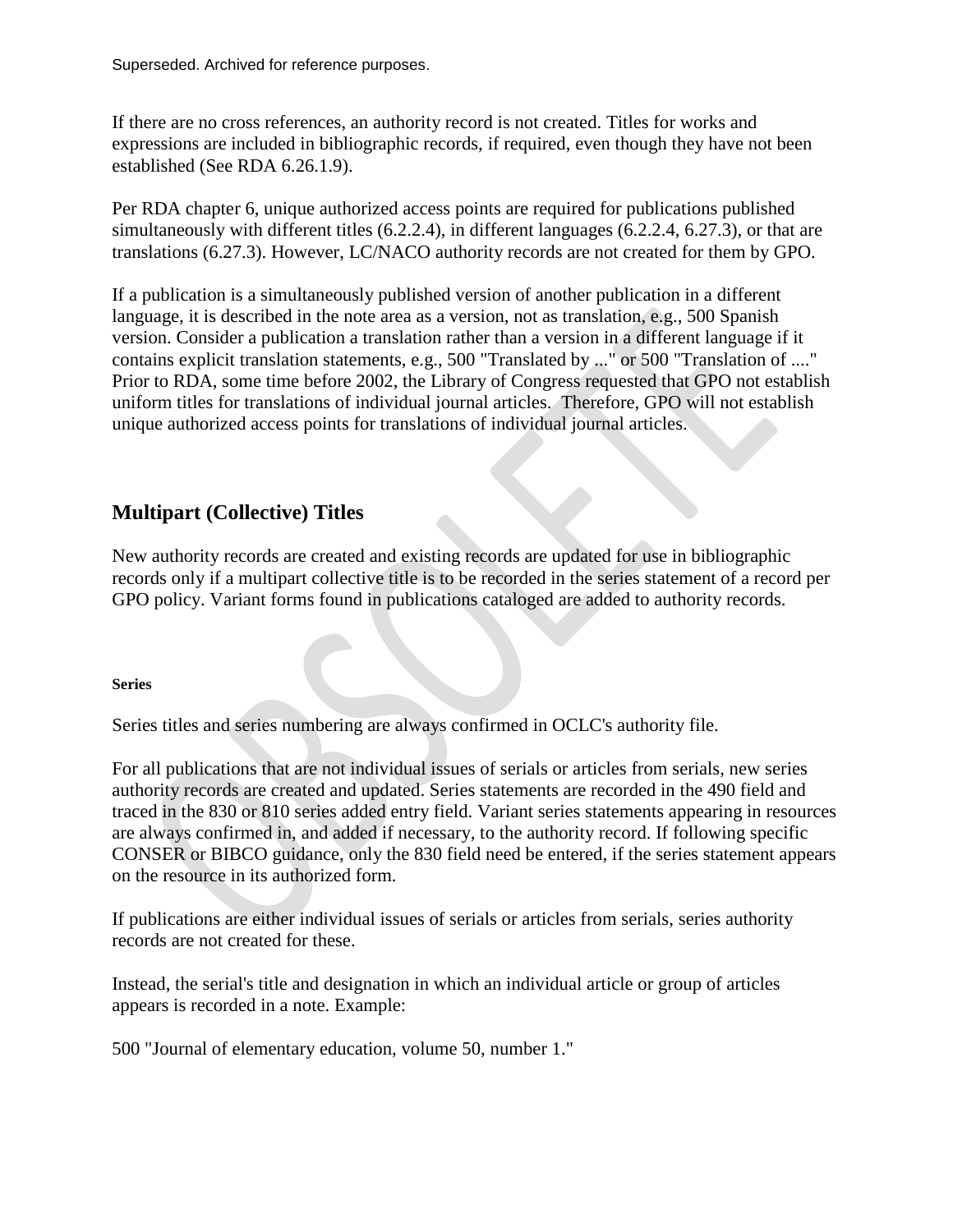The title of the individual article or the title given to a group of individual articles is recorded in the title and statement of responsibility area of the record. Hypothetical example:

100 1 Smith, Jane

245 10 Effective instruction / \$c Jane Smith.

500 "Journal of elementary education, volume 50, number 3."

If the individual issue of a serial has its own individual title, the individual title is recorded in the title area of the cataloging record. The serials title and numbering are recorded in a note. See hypothetical example below.

245 00 Los Angeles and the future of secondary education.

500 "Journal of elementary education, volume 52, number 11."

If the individual issue does not have its own title, the title and issue numbering are recorded in the title and statement of responsibility area. See hypothetical example below:

245 04 The journal of elementary education, \$n Volume 52, Number 11.

## **Series-Like Phrases**

In the past, GPO established series-like phrases, but no longer establishes them regularly. Authority records are created only for series-like phrases that are frequently confused with one or more series and are inadvertently, but frequently, recorded as series. Notes giving instructions on usage are added to multipart and series authority records. Example:

130 NPS D

667 Document

667 Give as a quoted note, including the number, if present, e.g., "NPS D-6"; not a report no., but designates a geographic area covered by the publication, do not enter in fields used to record report numbers

Series-like phrases that qualify to be recorded are confirmed for full-level records. Authority records are created only if required for the reasons indicated above.

For more specific instructions, see: [Name Authorities, RDA, Works and Expressions.](http://www.fdlp.gov/2013-09-18-15-18-03/link-item/1763-name-authorities-rda-works-expressions)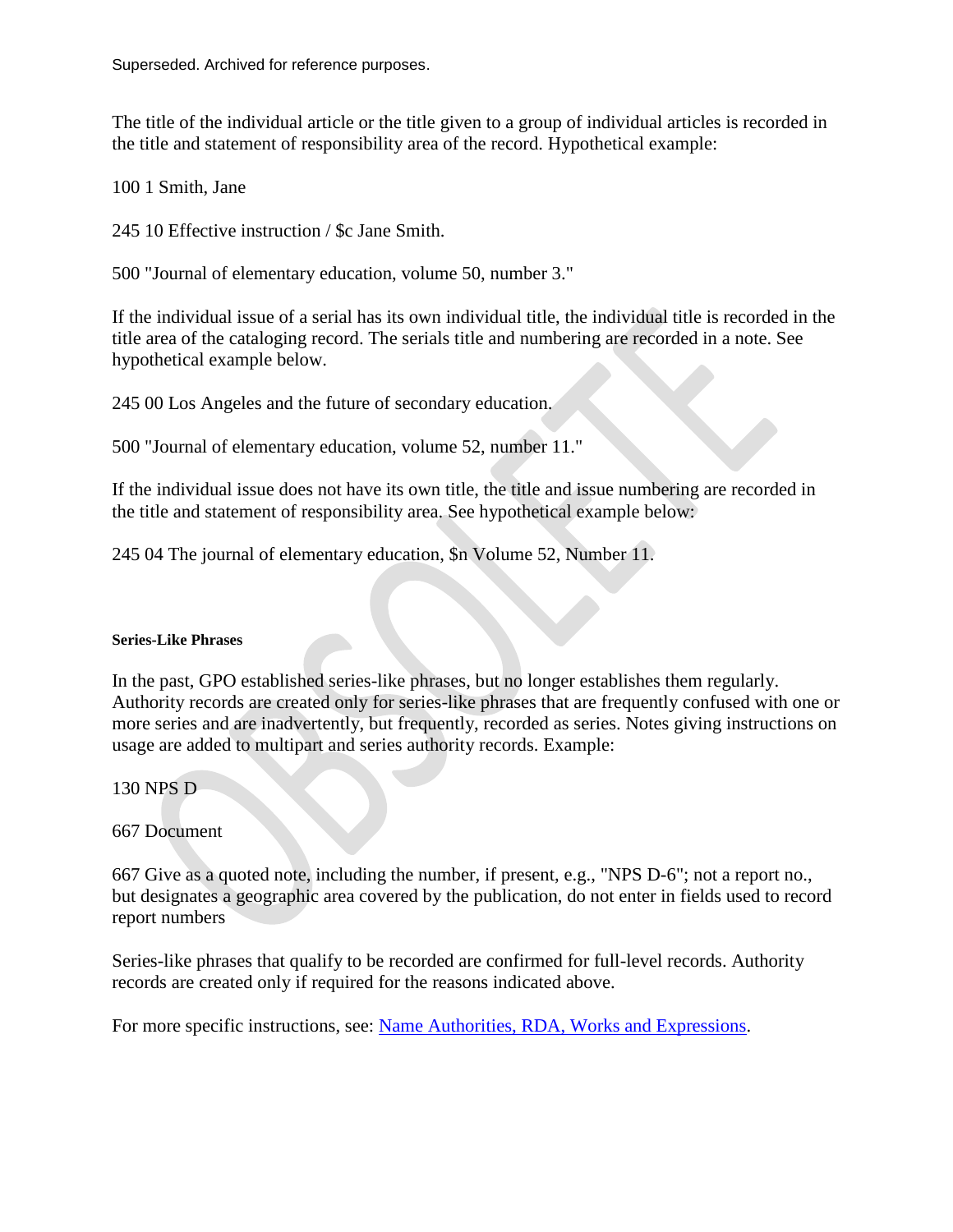## **Places (Jurisdictional Geographic Names)**

New jurisdictional geographic name authority records are created in the LC/NACO authority file. These include countries, states, provinces, counties, cities, and towns, as well as water, sanitation, utility, conservation, soil, recreation, park, and ranger districts. Active military installations, city sections, and U.S. Indian tribes as legal entities are also geographic names that GPO establishes and updates. For more details, consult: LC-PCC PS 16.4.1, and: DCM Z1: Appendix 1: Ambiguous Entities.

Existing name authority records for geographic entities are updated as needed. Cross-references and variant forms are added as they are discovered. For all work on geographic NARs, whether creating a new record or updating an existing one, RDA chapter 16 is followed, along with its corresponding LC-PCC PSs. Caution: RDA chapter 11 does not apply to geographic names, consequently the RDA 3XX fields which record various attributes of corporate bodies are not used. Include MARC fields 043 and 781 in geographic NARs. In addition, one of the following two sources is always consulted and cited (See SHM (Subject Headings Manual) H 203 for citation method):

- [Geographic Names Information System \(GNIS\)](http://geonames.usgs.gov/pls/gnispublic) (for domestic (U.S.) names)
- [GEOnet Names Server](http://geonames.nga.mil/ggmagaz/) (also available from: [http://earth](http://earth-info.nga.mil/gns/html/index.html)[info.nga.mil/gns/html/index.html\)](http://earth-info.nga.mil/gns/html/index.html)) (for foreign (non-U.S.) names)

The following sources may additionally be consulted as needed:

- Columbia Gazetteer of the World, 1998
- National Geographic's Atlas of North America
- Rand McNally ... Commercial Atlas & Marketing Guide
- Rand McNally's The New International Atlas
- The Times Atlas of the World
- Merriam-Webster's Geographical Dictionary, 3rd edition

Works in which a geographic name is found are recorded in the 670 field, while those in which the name is not found are recorded in the 675 field. New jurisdictional geographic heading authority records are created in the LC/NACO authority file, whether needed in the bibliographic record as a subject or as a name. Below are some examples.

Example 1: Title of resource cataloged: Flood insurance study. \$p Town of Milan, New Hampshire, Coos County.

650 0 Flood insurance \$z New Hampshire \$z Milan (Town)

Because "Milan (Town)" is needed as a geographic subdivision of a topical subject, the geographic name authority record is established: 151 Milan (N.H. : Town)

Example 2: A corporate body authority record is needed.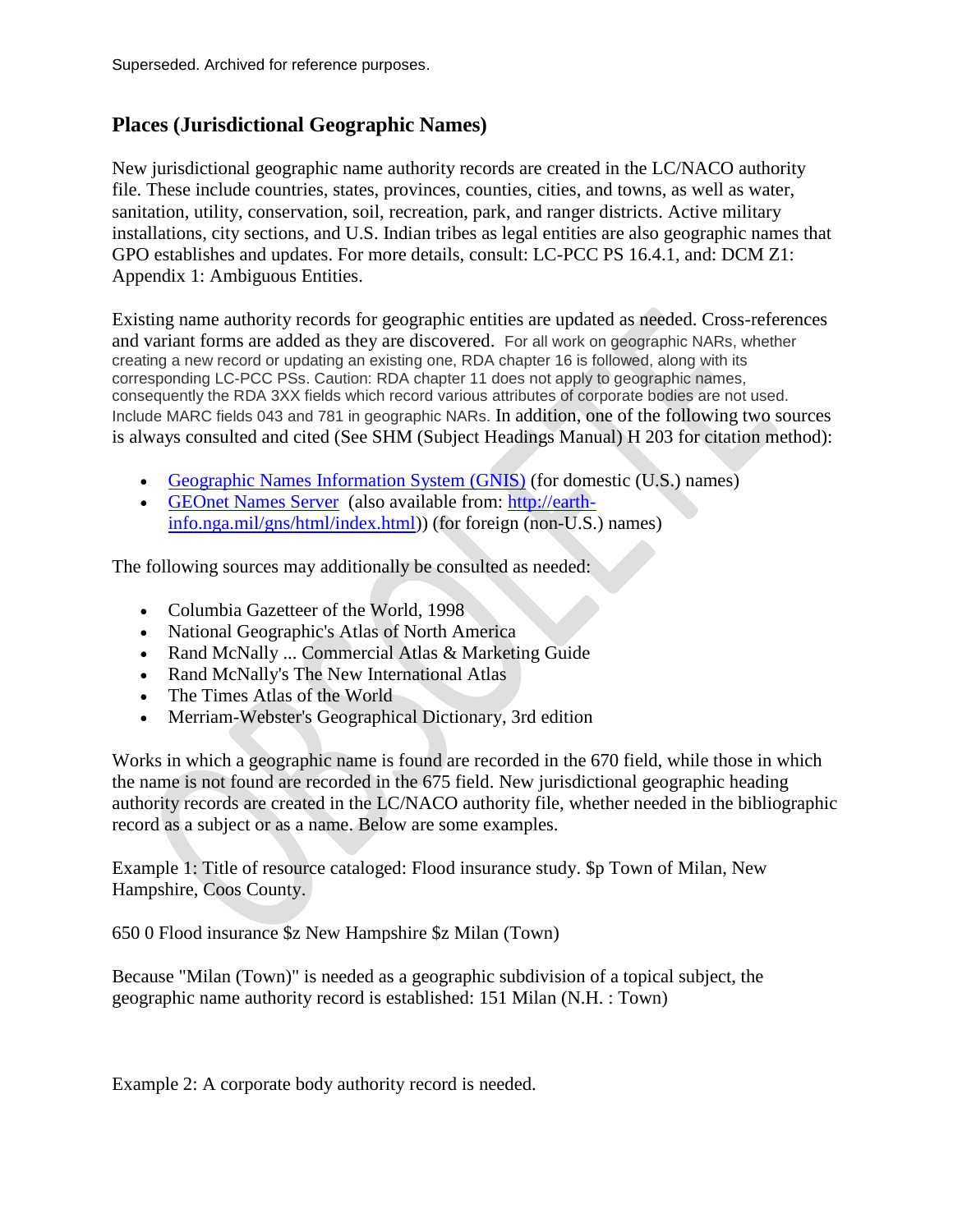151 Door County (Wis.) (This record may be created so that the following record may be created.)

110 1 Door County (Wis.). \$b Soil and Water Conservation Department

Example 3: Occasionally, a jurisdictional name may be needed as a qualifier in another authority record:

245 10 Alaska Native Village Corporation : \$b report (to accompany S. 924).

610 20 Newtok Native Corporation (Newtok, Alaska)

In order to establish the corporate name: 110 2 Newtok Native Corporation (Newtok, Alaska), the following jurisdictional name is established: 151 Newtok (Alaska)

Example 4: The resource cataloged may contain a statement on the title page: "prepared in cooperation with the city of Hopkinsville, Kentucky." The following record is created:

151 Hopkinsville (Ky.)

However, this same authorized access point may appear in the bibliographic record as follows:

710 1 Hopkinsville (Ky.)

This added entry will control (authorize) in OCLC, even though it is tagged differently than the authority record. This is true of all geographic names in the LC/NACO (Names) file. It is not true of geographic names that are subjects in the LC/SACO (Subjects) file. See: DCM Z1: Appendix 1: 1.2.a: "Note that when entities tagged 151 in the authority file are used as access points in bibliographic records (110, 710, and 810), the first indicator is set to the value 1."

Another example of this is below.

151 Gary Sanitary District (Ind.) (in the authority record)

710 1 Gary Sanitary District (Ind.) (in the bibliographic record)

For more details and documentation about using geographic names as corporate bodies, coded X10, see: ["MARC 21 Format for Bibliographic Data--X10"](http://www.loc.gov/marc/bibliographic/bdx10.html).

For clarification on the treatment of ambiguous geographic entities, see DCM Z1: Appendix 1.

For additional information, also see: